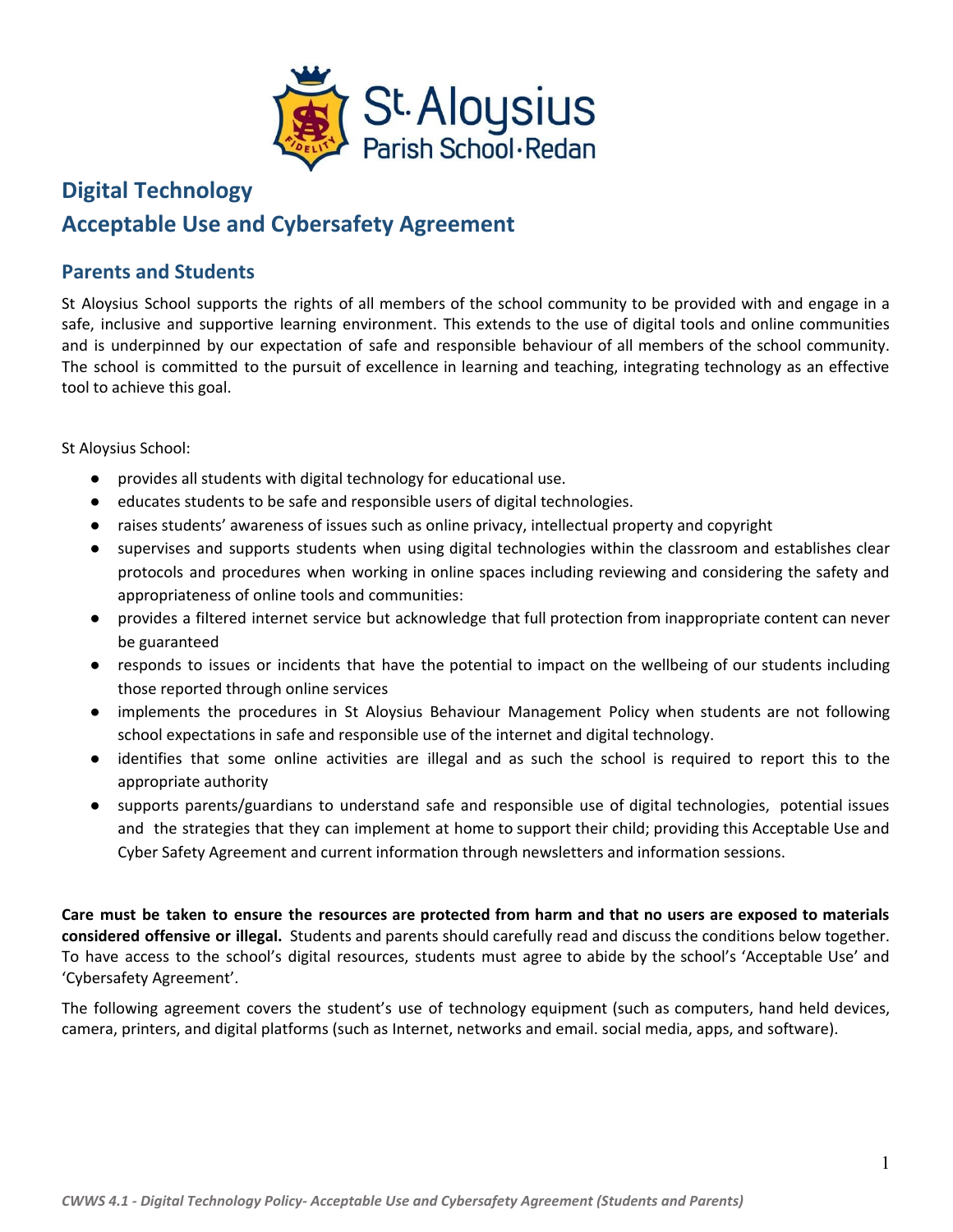## **Digital Technology -Acceptable Use and Cybersafety Agreement Students**

#### **General**

- I will respect and take care of the computer equipment at all times, this means that I will not have food or drink whilst using them.
- I will only use the school's digital technology facilities under the supervision or with permission of school staff.
- I will only print material for educational purposes with the permission of staff.
- It is preferred that mobile phones and personal electronic devices should not be brought to school. I understand that if I bring a phone or device I must hand it over to the school office and it will not be returned until the end of the day. If I am using the phone or device in the school environment it will be handed over to the administration office and parents will be contacted to collect it.

#### **Network**

- I will only use software purchased or approved by the school, and installed by the school.
- I will not under any circumstances access or delete personal files belonging to others, software or areas of the network which are not designated for my use.
- I will only use a USB drive (or similar device) when directed by my teacher. I will always keep this in a secure location until needed.
- Content on a USB will only hold documents that are related to schoolwork that I have completed.
- I will use file names that reflect the content of the file and always save appropriately

#### **Internet**

- I will only access the Internet during class time. Students cannot access the Internet before or after school or during recesses unless otherwise directed and supervised by a staff member.
- I will only access sites as directed by my teacher.
- I will keep my logins and passwords private and not seek the passwords of others.
- I will use St Aloysius School digital technology facilities, specifically the Internet, for educational, communication and research purposes only.
- I will respect the privacy and ownership of others' work and materials from web sites at all times.
- I will not provide my personal details or any other student's personal details on the Internet, under any circumstances.
- I understand that the school has access to all logs of student use.
- I will not make deliberate attempts to look for and use material that is non-educational, illegal or which would be thought of as offensive.
- If I should unknowingly navigate to a web site that contains material that may be considered offensive, I will turn off the screen immediately and notify the teacher. The IT administrator will then block this site. Our school network is filtered so offensive material cannot be accessed.
- I will only use the school email for educational purposes and not for personal use
- I understand that if I have broken these rules, appropriate action will be taken.
- I will lose access to the technology facilities and Internet for no less than a week and my parents will be notified. I will then need to renegotiate how I use technology at school.
- As a responsible user of the technology facilities at St Aloysius School, I will follow the rules set by the teacher based on the Digital Technology Policy
- I understand that if I have broken these rules, appropriate action will be taken:
	- I will lose access to the technology facilities and Internet for no less than a week and my parents will be notified. I will then need to renegotiate how I use technology at school. If the misuse is a serious issue, it may lead to suspension from school. Police may need to be informed if the violation may have broken any law.

**Student Name**: \_\_\_\_\_\_\_\_\_\_\_\_\_\_\_\_\_\_\_\_\_\_\_\_\_\_\_\_\_\_\_\_\_\_\_\_\_\_\_\_\_\_ **Class:** \_\_\_\_\_\_\_\_\_

**Student Signature:** \_\_\_\_\_\_\_\_\_\_\_\_\_\_\_\_\_\_\_\_\_\_\_\_\_\_\_\_\_\_\_\_\_\_\_\_\_\_\_ **Date:** \_\_\_\_\_\_\_\_\_\_\_\_\_\_\_\_